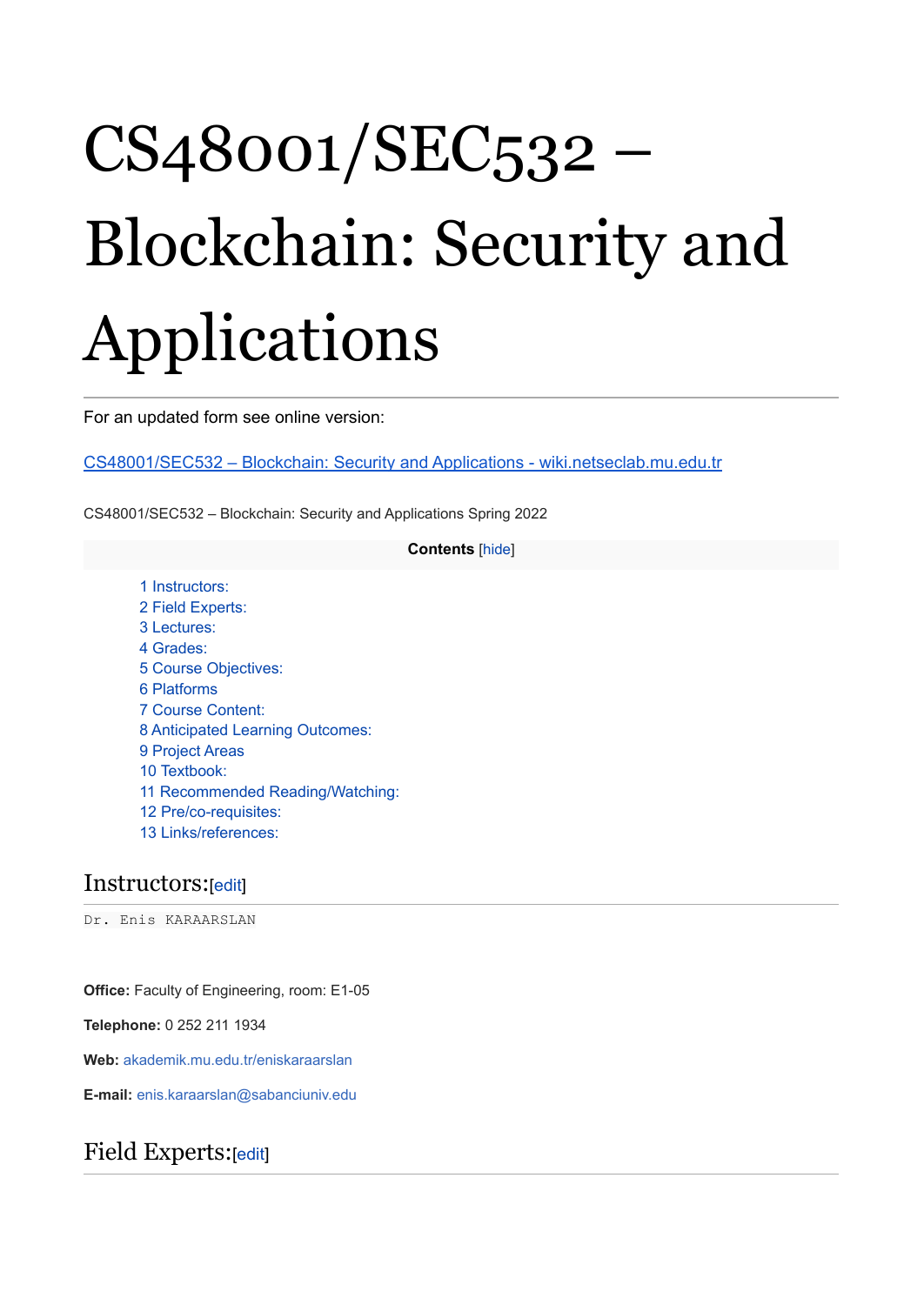- MSKU Blockchain Research Group [\[1\]](http://wiki.netseclab.mu.edu.tr/index.php?title=MSK%C3%9C_Blok_Zinciri_Ara%C5%9Ft%C4%B1rma_Grubu) members
- Field experts from different domains (military, tourism, etc.) is planned to attend the projects as well.

#### Lectures: [[edit](http://wiki.netseclab.mu.edu.tr/index.php?title=CS48001/SEC532_%E2%80%93_Blockchain:_Security_and_Applications&action=edit§ion=3)]

Online Lectures on Mondays

#### Grades:[\[edit](http://wiki.netseclab.mu.edu.tr/index.php?title=CS48001/SEC532_%E2%80%93_Blockchain:_Security_and_Applications&action=edit§ion=4)]

Grades will be weighted as follows :

```
20% : Lecture attendance (this includes your active participation in the class by
your comments/questions)
20% : Team project demonstration grading (evaluating both function and
documentation)
60% : Final project grading (evaluating the implementation quality and
documentation)
```
# Course Objectives:[\[edit](http://wiki.netseclab.mu.edu.tr/index.php?title=CS48001/SEC532_%E2%80%93_Blockchain:_Security_and_Applications&action=edit§ion=5)]

There is a trend towards central systems to systems without intermediaries. The aim of this course is to teach students how these systems work and to gain the necessary knowledge and skills to develop codes on sample systems. Topics covered include many emerging and current topics such as p2p network fundamentals, blockchain technology, consensus protocols, deterministic programming, autonomous codes and smart contracts. Quorum platform is chosen for software development and testing in this course, however the blockchain platform that is used in this course may be changed according to the technological advancements. Software developments will be made on the blockchain test network at the university.

# Platforms[\[edit\]](http://wiki.netseclab.mu.edu.tr/index.php?title=CS48001/SEC532_%E2%80%93_Blockchain:_Security_and_Applications&action=edit§ion=6)

- Quorum platform DS4H blockchain network [\[2\]](http://wiki.netseclab.mu.edu.tr/index.php?title=DS4H)
- Smart contract development Solidity Language
- Truffle
- ChainEx/Tubu.io [\[3\]](https://www.tubu.io/) for deploying smart contracts

### Course Content:[\[edit\]](http://wiki.netseclab.mu.edu.tr/index.php?title=CS48001/SEC532_%E2%80%93_Blockchain:_Security_and_Applications&action=edit§ion=7)

I. Week - Cryptography & Crypto Currency Fundamentals

II. Week - Decentralized Systems (Blockchain and derivatives) Fundamentals and Challenges

III. Week - Introduction to Enterprise Blockchain Solutions. Ethereum & Quorum Basics, Introduction to Deterministic Programming (Solidity Truffle)

- IV. Week Ethereum Mechanics & Solidity
- V. Week Team Project Proposal Presentations
- VI. Week Security and Issues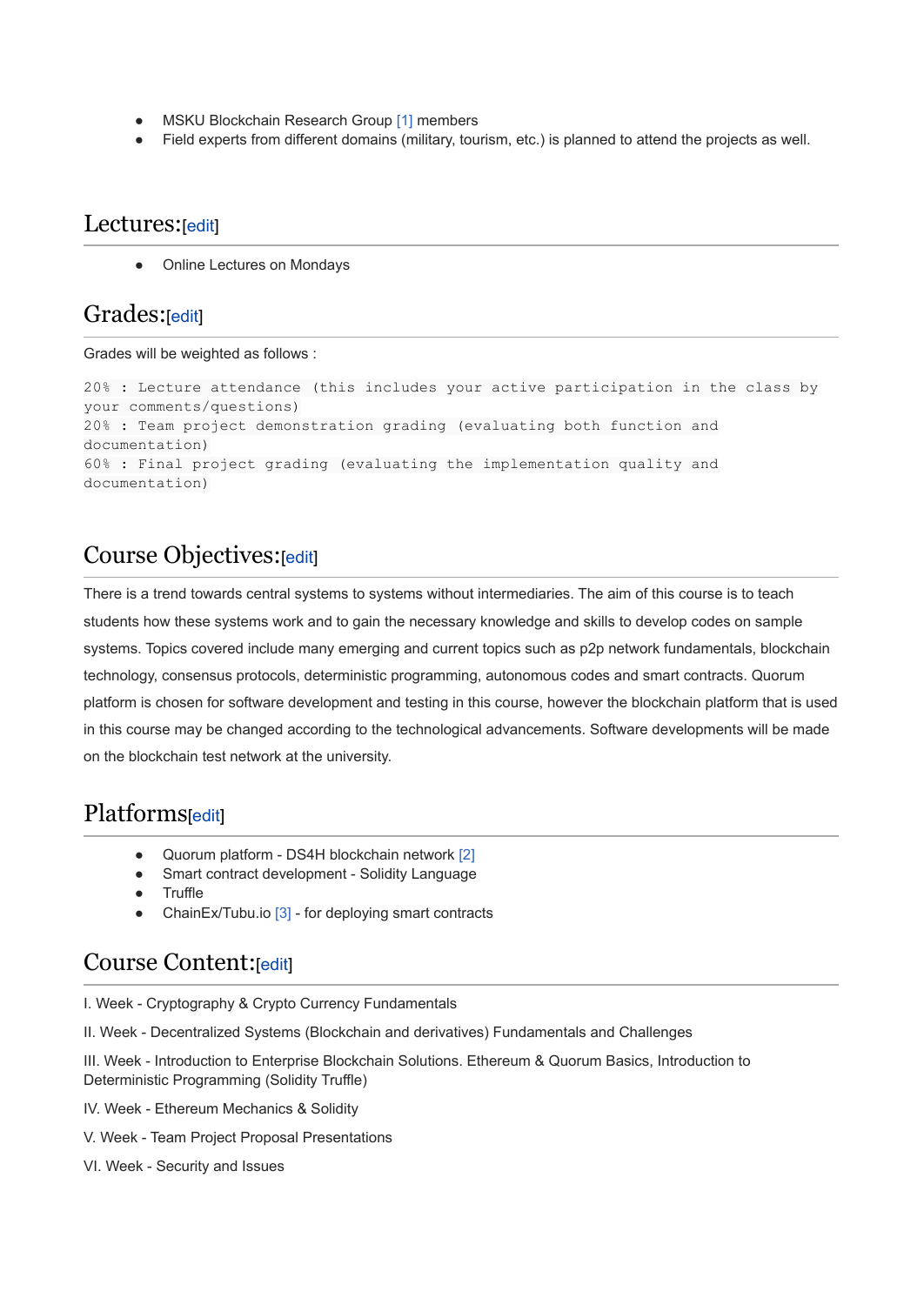VII. Week - Security Philosophy & Blockchain usage in CyberSecurity

VIII. Week - Distributed consensus, distributed ledgers, P2P Networking Foundations, Gossip and decentralized collaboration

- IX. Week Emerging Decentralized solutions for the Data Science, Decentralized storage, content distribution
- X. Week Decentralized identity, Trust and reputation. Anonymous Communication.
- XI. Week Cryptographic Tokens & Token Economy
- XII. Week Privacy, mobile code and agents
- XIII. Week Case Studies
- XIV. Week Project Demonstrations

# Anticipated Learning Outcomes:[\[edit](http://wiki.netseclab.mu.edu.tr/index.php?title=CS48001/SEC532_%E2%80%93_Blockchain:_Security_and_Applications&action=edit§ion=8)]

- 1. Defines decentralized sytems, consensus protocols and decentralized applications. Can explain the possible usage areas of decentralized systems.
- 2. Can demonstrate the current state-of-the-art knowledge in different challenges with decentralized systems.
- 3. Demonstrate an ability to apply knowledge in decentralized systems with different case studies.
- 4. Can design and implement decentralized application on the decentralized test bed via hands-on coding, debugging and testing

# Project Areas[\[edit\]](http://wiki.netseclab.mu.edu.tr/index.php?title=CS48001/SEC532_%E2%80%93_Blockchain:_Security_and_Applications&action=edit§ion=9)

Project areas can be in various fields. Examples (alphabetic sorted) such as:

- AI for blockchain, Blockchain for AI
- Cryptocurrencies and DeFi (Decentralized Finance)
- Data sharing (Health care, tourism etc.) with different parties/organizations
- Decentralized identity (privacy etc.) for trusted implementations (passports, reports etc.)
- $\bullet$  IoT + blockchain  $(+$ AI)
- **Decentralized Supply chains**
- And more ...

### Textbook:[[edit\]](http://wiki.netseclab.mu.edu.tr/index.php?title=CS48001/SEC532_%E2%80%93_Blockchain:_Security_and_Applications&action=edit§ion=10)

- 1. Karaarslan, E., Konacaklı, E. "Data Storage in the Decentralized World: Blockchain and Derivatives". Kitap Bölümü. "Who Run The World: DATA" Kitabı. Istanbul University Press, 2020 [\[4\]](https://www.researchgate.net/publication/347444005_Data_Storage_in_the_Decentralized_World_Blockchain_and_Derivatives)
- 2. Karaarslan E, Konacaklı E. "Decentralized solutions for data collection and privacy in healthcare", In D. Gupta, S. Bhattacharya, U. Kose, and Bao Le Nguyen (Eds.) Artificial intelligence for data-driven medical diagnosis. De Gruyter. ISBN: 978-3110667813, 2021. [\[5\]](https://www.researchgate.net/publication/349208626_8_Decentralized_solutions_for_data_collection_and_privacy_in_healthcare)
- 3. Karaarslan, E., Aydin, D, "An AI Based Decision Support and Resource Management System for COVID-19 Pandemic", "DS for COVID-19" kitabı, Elsevier, 2021 [\[6\]](https://www.ncbi.nlm.nih.gov/pmc/articles/PMC8138119/pdf/main.pdf/?tool=EBI)
- 4. Karaarslan, E., Birim M., "Blokzincirde Güvenli ve Güvenilir Uygulama Geliştirme Temelleri", Siber Güvenlik ve Savunma: Blokzinciri ve Kriptoloji, Nobel Yayınevi, 2021 [\[7\]](https://bilgiguvenligi.org.tr/BGD/Siber_Guvenlik_ve_%20Savunma_Kitap_Serisi_5_Blokzincir%20ve%20Kriptoloji.pdf)
- 5. Konacaklı E., Karaarslan, E., "Blokzincirinin Askeri Lojistik Takip Sistemlerinde Kullanılması", Siber Güvenlik ve Savunma: Blokzinciri ve Kriptoloji, Nobel Yayınevi, 2021 [\[8\]](https://bilgiguvenligi.org.tr/BGD/Siber_Guvenlik_ve_%20Savunma_Kitap_Serisi_5_Blokzincir%20ve%20Kriptoloji.pdf)
- 6. Karaarslan E., "Use of Blockchain Technology in the Health Sector" (Turkish), "Advanced Technology Applications in Health" Book, Nobel Publishing House, 2019
- 7. Kravchenko P., Skriabin B., Kurbatov O., Dubinina O. (2020). Blockchain And Decentralized Systems. Volume 1-3